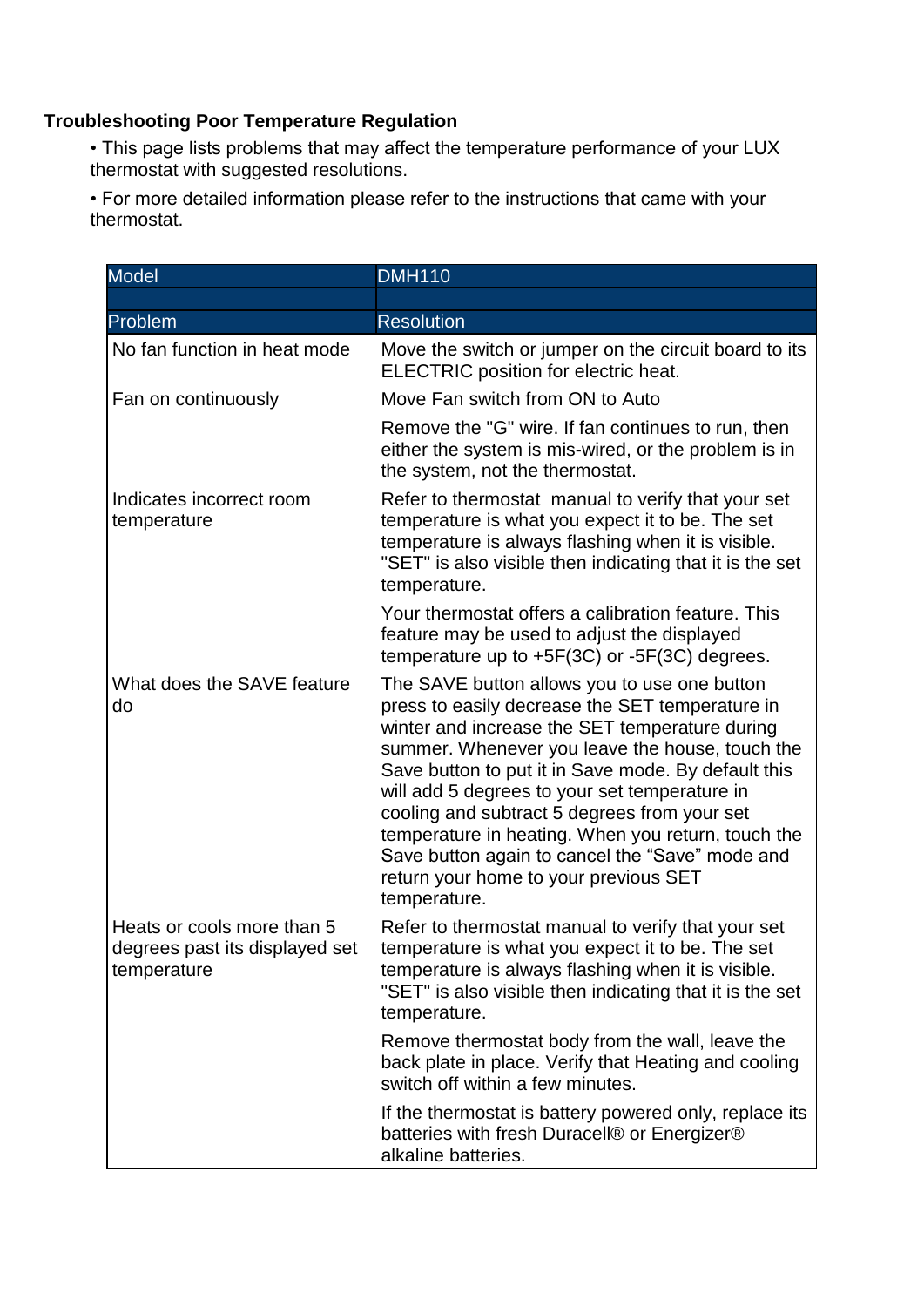|                                      | Set unit to heat mode. Adjust set temperature to at<br>least 5 degrees below room temperature. Then<br>adjust set temperature upward one degree at a<br>time. Listen carefully for a soft click from the<br>thermostat. This click should be heard near room<br>temperature.                                                                                                                                                                                       |
|--------------------------------------|--------------------------------------------------------------------------------------------------------------------------------------------------------------------------------------------------------------------------------------------------------------------------------------------------------------------------------------------------------------------------------------------------------------------------------------------------------------------|
|                                      | Refer to your unit's manual to decrease the units<br>swing setting to a narrower setting.                                                                                                                                                                                                                                                                                                                                                                          |
|                                      | Verify that your unit's placement and mounting are<br>optimum per the installation section of its manual.                                                                                                                                                                                                                                                                                                                                                          |
|                                      | Refer to wiring to verify that it is according to the<br>wiring diagram for your system.                                                                                                                                                                                                                                                                                                                                                                           |
| No heat or cooling when<br>expected. | Note that in Cool Mode the thermostat may not<br>activate a cooling stage until its compressor<br>protection time has elapsed this may be a long as 5<br>minutes.                                                                                                                                                                                                                                                                                                  |
|                                      | Refer to thermostat manual to verify that your<br>temperature set point is what you expect it to be.                                                                                                                                                                                                                                                                                                                                                               |
|                                      | Replace the batteries with fresh Duracell® or<br>Energizer® alkaline batteries. Press reset with small<br>Phillips screw driver. It may be necessary to<br>reconfigure some settings after a reset.                                                                                                                                                                                                                                                                |
|                                      | Set unit to heat mode. Adjust set temperature to at<br>least 5 degrees below room temperature. Then<br>adjust set temperature upward one degree at a<br>time. Listen carefully for a soft click from the<br>thermostat. This click should be heard near room<br>temperature. Adjust set temperature down one<br>degree at a time. Again listen carefully for a soft<br>click from the thermostat near room temperature.                                            |
|                                      | The brass contacts in your thermostat may need to<br>be cleaned and/or tightened. Each contact is<br>comprised of a pin protruding from the rear of the<br>thermostats circuit board, and two V shaped two<br>contacts on its wall plate. These contacts are<br>located above each screw terminal. Insert a small<br>regular screw driver at one side of a "V" contact.<br>Turn the screw driver to slightly bend the top of<br>each "V" contact toward it's mate. |
|                                      | Refer to wiring to verify that it is according to the<br>wiring diagram applicable to your system.                                                                                                                                                                                                                                                                                                                                                                 |
| <b>Advanced Trouble Shooting</b>     | If your system is a low voltage system having<br>24VAC or less, and you are technically inclined, you<br>may jump terminals as given below out to detect a<br>malfunction in your system.                                                                                                                                                                                                                                                                          |
| <b>Fan Test</b>                      | FAN TEST: If your system has a fan, test it first.                                                                                                                                                                                                                                                                                                                                                                                                                 |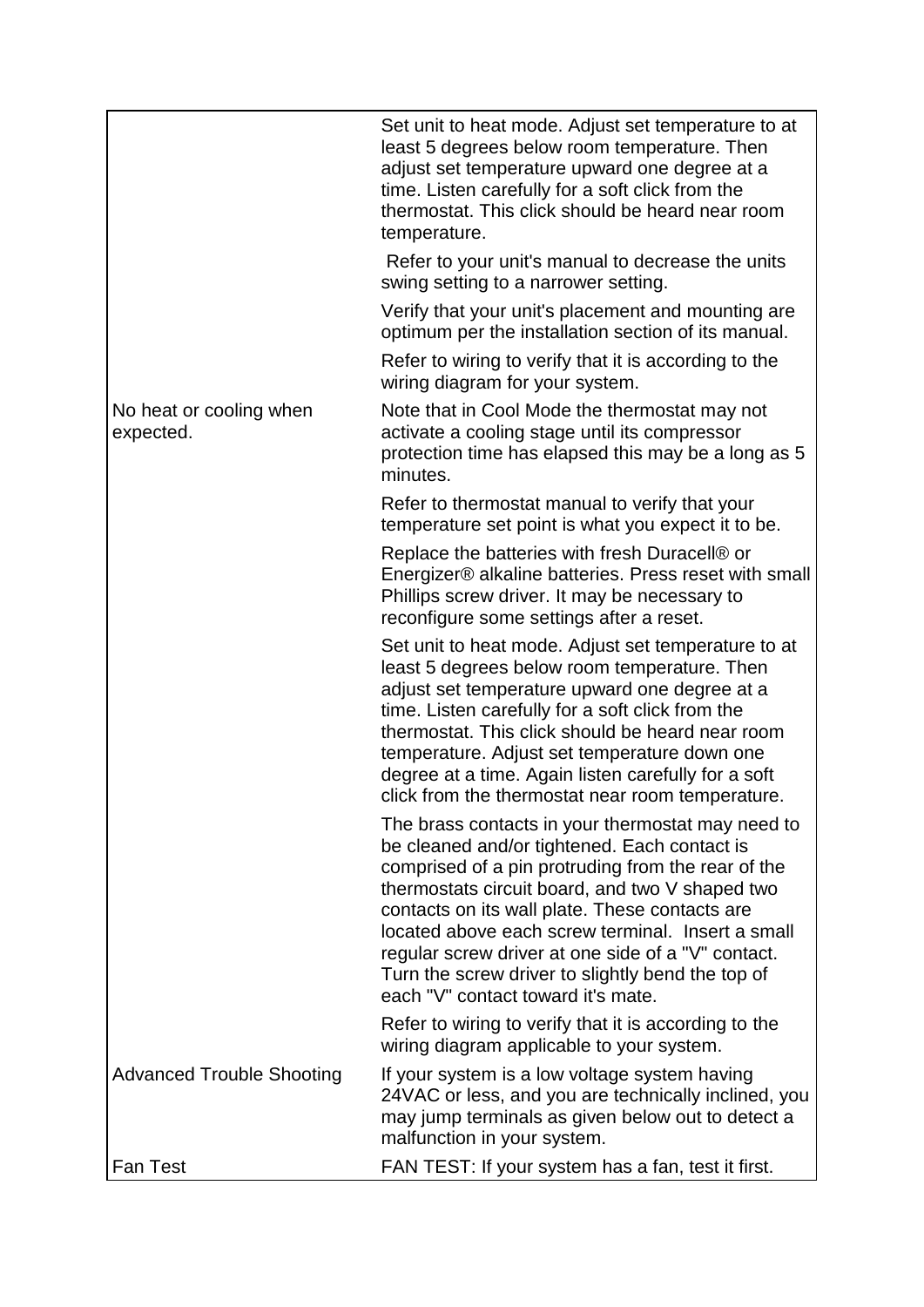|                         | If the system is Heat only, or if there is a jumper<br>between the "RH" and "RC" terminal of your<br>thermostat, then with the power ON at the fuse box,<br>touch the "G" wire to the "RH" terminal. The fan<br>should come on immediately and stay on. The rush<br>of air is usually easily heard.                                                                                                                                                                  |
|-------------------------|----------------------------------------------------------------------------------------------------------------------------------------------------------------------------------------------------------------------------------------------------------------------------------------------------------------------------------------------------------------------------------------------------------------------------------------------------------------------|
|                         | If the system is Cool only, or if the system is Heat<br>and Cool and there are separate wires to "RH" and<br>"RC", and there is no jumper between them: then<br>with the power ON at the fuse box, touch the "G"<br>wire to the "RC" terminal. The fan should come on<br>immediately and stay on.                                                                                                                                                                    |
|                         | If the fan does not come on it is an indication that<br>there is a problem with your system. Check any<br>breaker o fuses that fed the 24VAC transformer that<br>powers your system                                                                                                                                                                                                                                                                                  |
|                         | If persists, contact qualified service personnel for<br>aid in determining the fault.                                                                                                                                                                                                                                                                                                                                                                                |
| <b>Heat Test</b>        | To test gas or oil heating systems, take the "W" wire<br>off its terminal. With the power ON at the fuse box,<br>touch the "W" wire to the "RH" terminal for a couple<br>of minutes and the heater should come on and stay<br>on until the wire is removed.                                                                                                                                                                                                          |
| <b>Cooling Test</b>     | To test cooling, remove the "G" and "Y" wires.<br>Connect them together with the "RC" for several<br>minutes to observe operation. The system should<br>come on and stay on. If the cooling fails to come on,<br>or comes on and off, the problem is in the system.                                                                                                                                                                                                  |
| <b>Heat Pump Test</b>   | To test a heat pump system with an "O" wire, three<br>wires must be connected together with the power<br>terminal. The power terminal is "RH" and "RC" with<br>a jumper between them. With the power ON at the<br>fuse box, connect the "O" and "Y" or and "G" wires<br>to the "RH" terminal for a couple of minutes and the<br>unit should provide cool air. Wait at least 5 minutes<br>and repeat this test without the "O" wire. The unit<br>should provide Heat. |
|                         | To test a heat pump system with a "B" wire, three<br>wires must be connected together with the power<br>terminal. The power terminal is "RH" and "RC" with<br>a jumper between them. With the power ON at the<br>fuse box, connect the "B" and "Y" and "G" wires to<br>the "RH" terminal for a couple of minutes and the<br>unit should provide warm air. Wait at least 5<br>minutes and repeat this test without the "B" wire.<br>The unit should provide cool air. |
| For further assistance: | Contact your HVAC service company or our                                                                                                                                                                                                                                                                                                                                                                                                                             |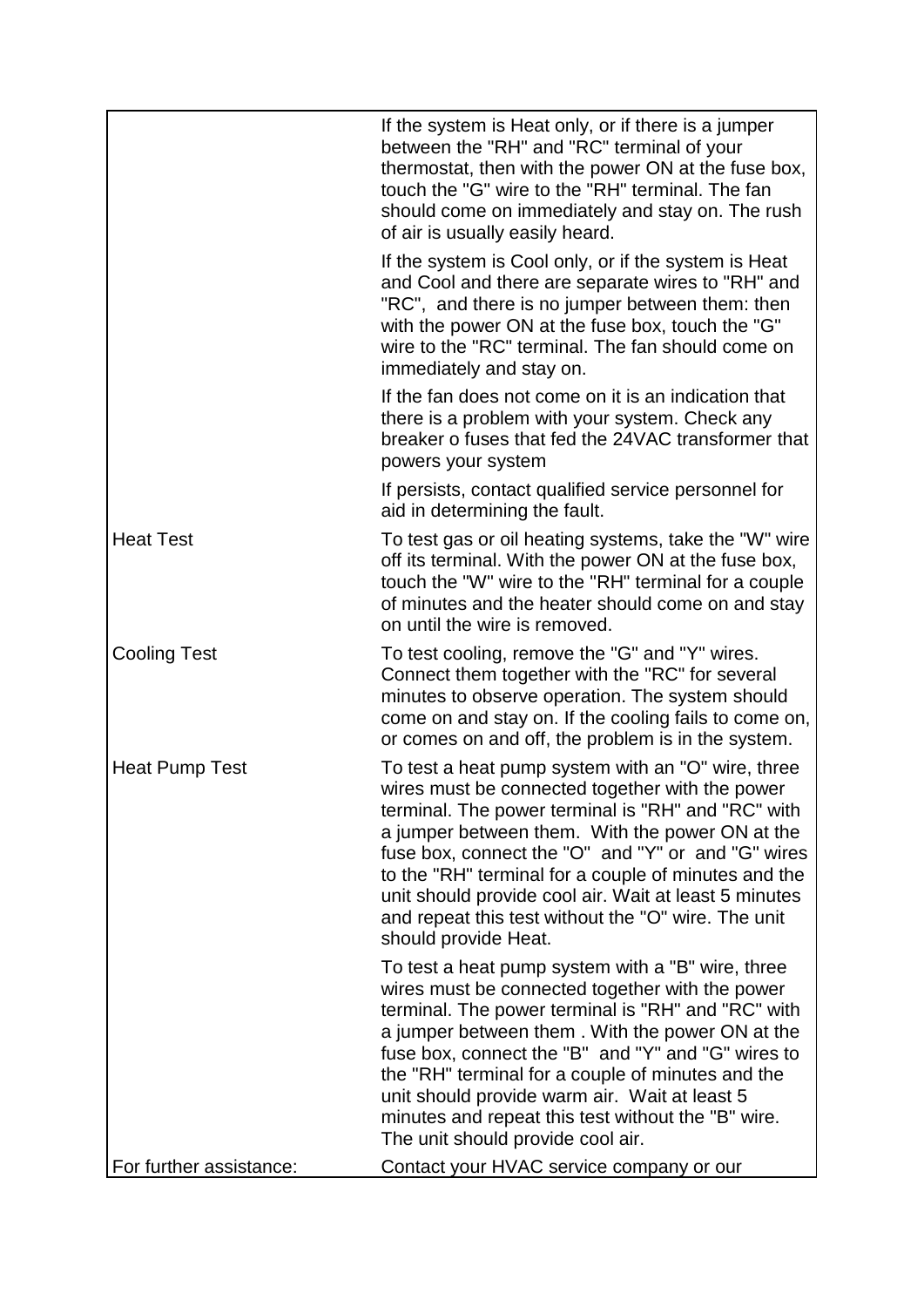Technical Assistance Line if not resolved.

## **Wiring Information and Troubleshooting**

- This page provides general guidance for wiring your LUX 24VAC electronic thermostat. For more detailed information please refer to the instructions that came with your thermostat.
- This page provides general guidance for wiring your Lux 24VAC digital thermostat. For more detailed information please refer to the instructions that came with your thermostat.
- Please make specific note regarding LOW VOLTAGE and LINE VOLTAGE directions. Do not install LINE VOLTAGE wires to a LOW VOLTAGE control. Do no install a wire labeled "C" or "TC" from the previous thermostat to any of our controls. Installation of a "C" wire may cause damage to your system.
- Do NOT wire by color of the wire, wire by the LETTER designation to which the wire was attached on the previous control.
- If there were no letter designations on your old thermostat, contact our Technical Assistance Department for assistance.

| <b>Model</b>                                                                                                                            | <b>DMH110</b>                                                                                                                                                                                                            |
|-----------------------------------------------------------------------------------------------------------------------------------------|--------------------------------------------------------------------------------------------------------------------------------------------------------------------------------------------------------------------------|
|                                                                                                                                         |                                                                                                                                                                                                                          |
| Problem                                                                                                                                 | <b>Resolution</b>                                                                                                                                                                                                        |
| <b>ALL</b>                                                                                                                              | Never connect a low voltage thermostat to line<br>voltage.                                                                                                                                                               |
| Two wires control a heat only<br>system.                                                                                                | Connect one wire to W and the other to RH.                                                                                                                                                                               |
| Two wires control a cool only<br>system.                                                                                                | Connect one wire to RC and the other to Y.                                                                                                                                                                               |
| Three wires for forced air heat<br>only system, where the<br>previous thermostat did not<br>have a clock or timer.                      | The previous RH or RC wire is the 24-volt<br>transformer wire. Connect it to RH. Leave jumper<br>connecting RH to RC. Connect the forced air heat<br>system to W, and the fan wire to G.                                 |
| Three wires for a heat only,<br>forced water system that did<br>NOT have a clock or timer.                                              | This system employ 3 wire zone valves. Please use<br>our TX500U, TX1500U, TX9100U, TX9600TS, or<br>TX9100E models for this heating system.                                                                               |
| Three wires control a heat<br>only, forced water system that<br>DID have a clock or timer.                                              | Tape off and do NOT install any clock or timer wire.<br>Often they are labeled C or TC. Install the<br>remaining two wires, one to RH and the other to W.                                                                |
| Four wires control a heat only<br>system, and two of the wires<br>operate clock or timer. The<br>other two wires operate the<br>heater. | Tape off and do NOT install any clock or timer wire.<br>Often they are labeled C or TC. Install the<br>remaining two wires, one to RH and the other to W.<br>The jumper connecting RH to RC may remain or be<br>removed. |
| Two wires control heating AND<br>cooling.                                                                                               | Currently no Lux controls are compatible with this<br>system.                                                                                                                                                            |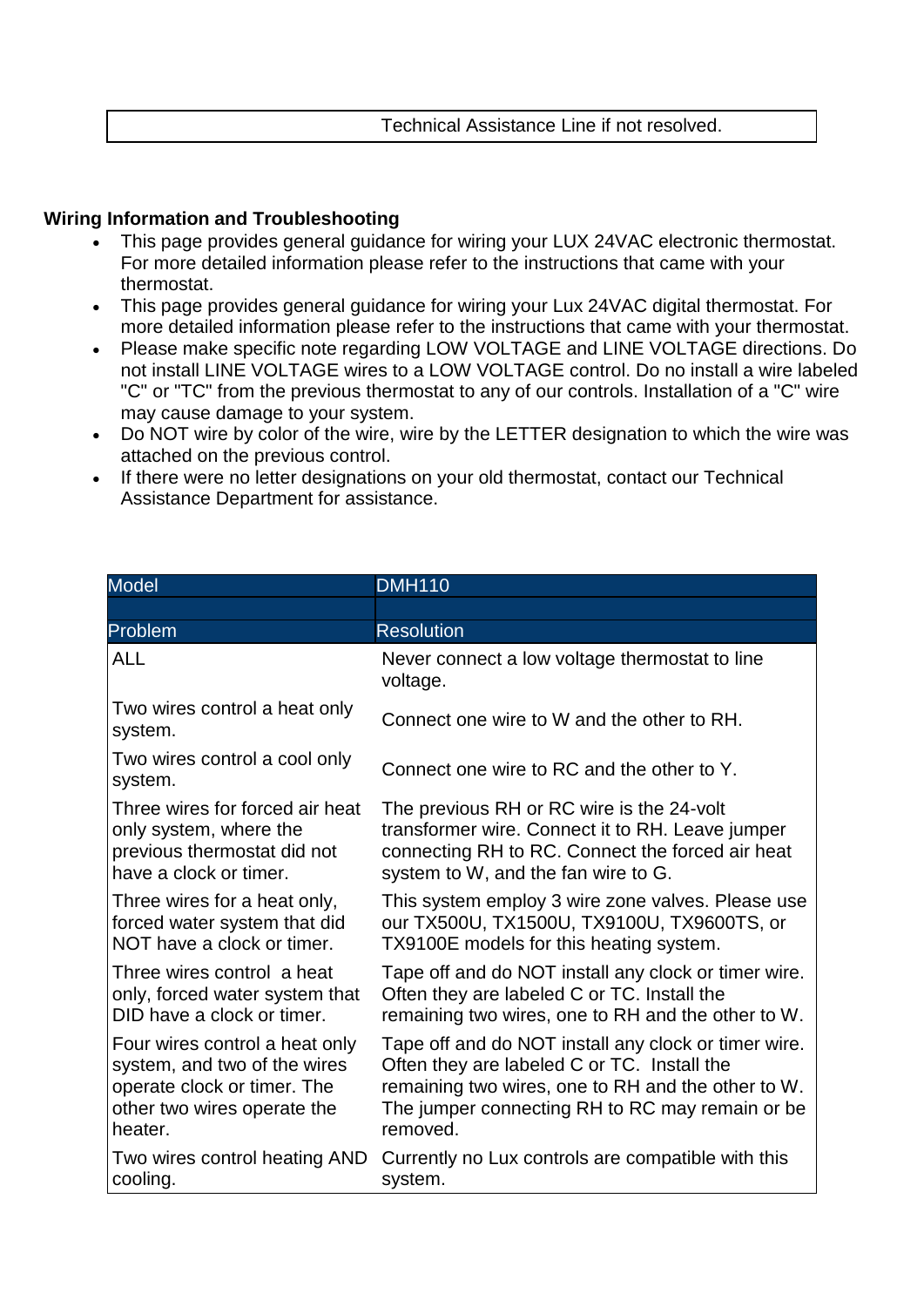| cooling. One wire operates<br>heat, one operates cooling and<br>the third provides 24 VAC.                                                   | Three wires control heating and Connect the 24-volt power wire to RH. Install a<br>jumper connecting RH to RC. This jumper is usually<br>pre-wired. connect the heat wire to W, and the<br>cooling wire to Y.                                                                                       |
|----------------------------------------------------------------------------------------------------------------------------------------------|-----------------------------------------------------------------------------------------------------------------------------------------------------------------------------------------------------------------------------------------------------------------------------------------------------|
| Three wires control a cooling<br>only system. One wire operates<br>the compressor, one operates<br>the fan and the third provides<br>24 VAC. | Connect the 24-volt power wire to RC. Connect the<br>cooling wire to Y and the fan wire to G.                                                                                                                                                                                                       |
| Four wires control a heating<br>and cooling, electric, gas or oil,<br>forced air system that is NOT a<br>heat pump.                          | Connect the 24 VAC transformer wire to RH or RC.<br>Install a jumper connecting RH to RC This jumper is<br>often prewired. Connect the heat wire to W, the<br>cooling wire to Y. and the fan wire to G.                                                                                             |
| Four wires control a Single<br>Stage Heat Pump. They were<br>labeled: G, Y, R or RH or RC,<br>and either B or O was used.                    | Do not connect wires to both B and O. Connect the<br>reversing valve wire to B or O, just as the previous<br>thermostat. Install a jumper wire from RH to RC.<br>Connect 24 VAC wire to RH too. Install a second<br>jumper wire from W to Y. Connect compressor wire<br>to Y and the fan wire to G. |
| More than 4 wires are<br>connected to the old<br>thermostat.                                                                                 | Contact our Technical Assistance Line.                                                                                                                                                                                                                                                              |

## **Troubleshooting the Display**

- Problems that may be identified from the display of your programmable thermostat are listed here with suggested resolutions.
- For more detailed information please refer to the instructions that came with your thermostat..

| <b>Model</b>                       | <b>DMH110</b>                                                                                                                                                                    |
|------------------------------------|----------------------------------------------------------------------------------------------------------------------------------------------------------------------------------|
|                                    |                                                                                                                                                                                  |
| Problem                            | <b>Resolution</b>                                                                                                                                                                |
| Display will not change.           | Peel protective plastic label from display.                                                                                                                                      |
| Display blurred and<br>unreadable. | Peel protective plastic label from display.                                                                                                                                      |
|                                    | Press the small round inset RESET button on the<br>front of your unit using a small Philips screw driver.                                                                        |
| Blank or fading display            | Replace thermostat batteries with fresh AA size<br>Duracell® or Energizer® alkaline batteries. Be sure<br>that they are installed with their polarity $(+)$ and $-)$<br>correct. |
|                                    | Clean battery contacts with a pencil eraser and pry                                                                                                                              |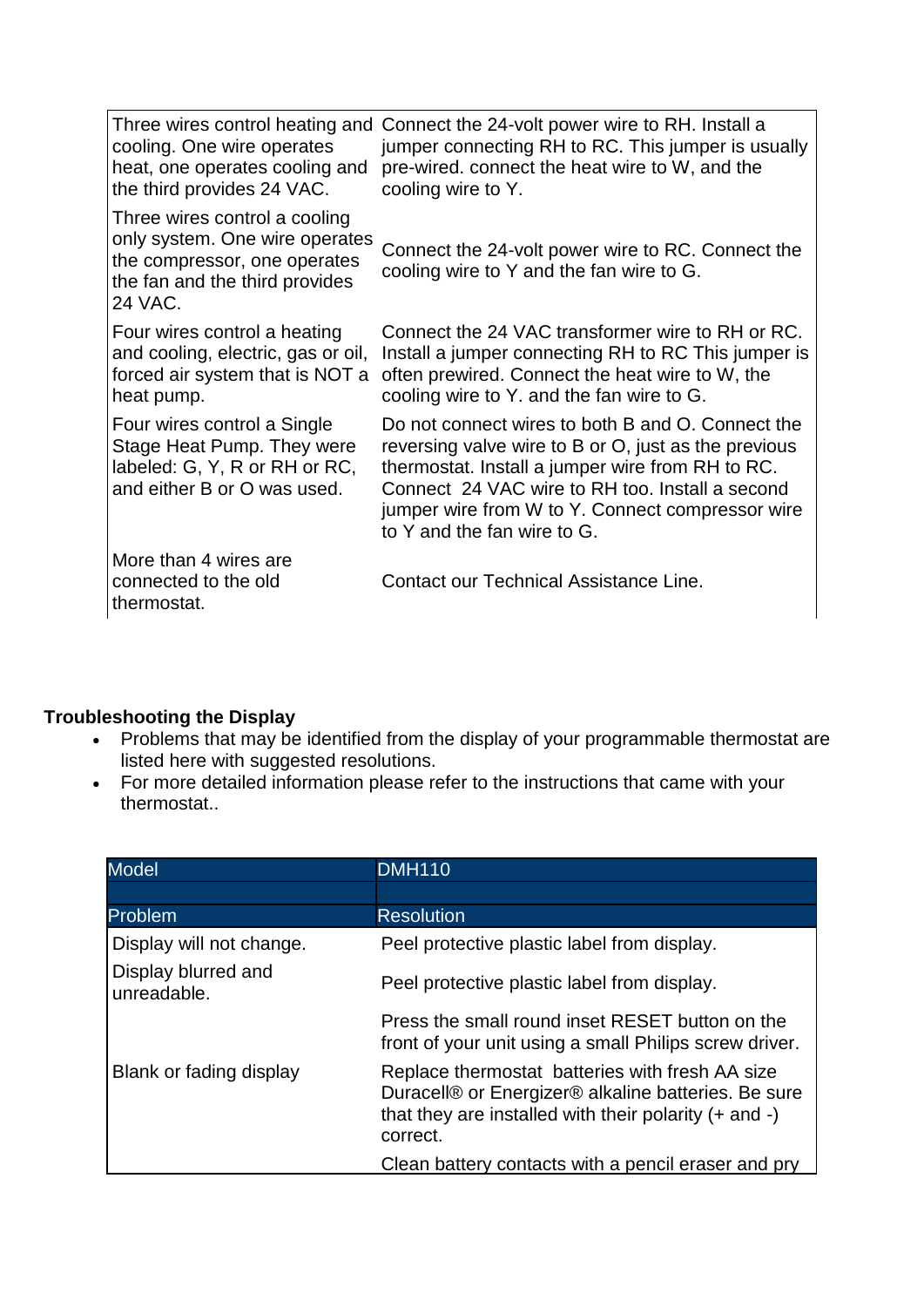|                                                                                         | out the spring contact slightly to insure a clean, firm<br>connection.                                                                                                                                                                                                                                                                                                                                                                                                                                                                                             |
|-----------------------------------------------------------------------------------------|--------------------------------------------------------------------------------------------------------------------------------------------------------------------------------------------------------------------------------------------------------------------------------------------------------------------------------------------------------------------------------------------------------------------------------------------------------------------------------------------------------------------------------------------------------------------|
|                                                                                         | Press the small round inset RESET button on the<br>front of your unit using a small Philips screw driver.                                                                                                                                                                                                                                                                                                                                                                                                                                                          |
| The word HEAT and/or COOL<br>is not displayed                                           | The words "HEAT" or "COOL" are not visible on the<br>display on this thermostat. Some of our manuals<br>are misprinted and read that the display will show<br>the words "HEAT" and "COOL", this thermostat<br>does not have that ability.                                                                                                                                                                                                                                                                                                                          |
| What does the SAVE feature<br>do                                                        | The Save button allows you to use one button press<br>to easily decrease the SET temperature in winter<br>and increase the SET temperature during summer.<br>Whenever you leave the house, touch the Save<br>button to put it in Save mode, the word SAVE will<br>be on the display. By default this will add 5 degrees<br>to your set temperature in cooling and subtract 5<br>degrees from your set temperature in heating.<br>When you return, touch the Save button again to<br>cancel the Save mode and return your home to your<br>previous SET temperature. |
| Displays "LO BATT",<br>"REPLACE", or battery symbol                                     | Replace thermostat batteries with fresh AA size<br>Duracell® or Energizer® alkaline batteries. Be sure<br>that they are installed with their polarity $(+)$ and $-)$<br>correct.                                                                                                                                                                                                                                                                                                                                                                                   |
|                                                                                         | Clean battery contacts with a pencil eraser and pry<br>out the spring contact slightly to insure a clean, firm<br>connection.                                                                                                                                                                                                                                                                                                                                                                                                                                      |
| Displays incorrect room<br>temperature                                                  | See Temperature Regulation                                                                                                                                                                                                                                                                                                                                                                                                                                                                                                                                         |
| You want to change the<br>displayed temperature scale<br>from °F to °C or from °C to °F | A jumper comprised of two small pins on the units<br>circuit board and a black shorting device control the<br>units displayed temperature scale. Place the<br>shorting device over both pins to use the Celsius<br>scale and over only one pin (either one) to use the<br>Fahrenheit scale. Then press RESET using a small<br>Philips screw driver.                                                                                                                                                                                                                |
| Shows "OL"                                                                              | This means Out of Limit. The sensor is reading<br>outside the thermostats display limit. Room<br>temperature will reappear when the temperature<br>returns to switching the range. If actual room temp<br>is not over 95 degrees, there may be a malfunction.<br>Press the HW RESET button on the circuit board to<br>reset.                                                                                                                                                                                                                                       |
| Display will not light                                                                  | Some display backlights are difficult to see in a<br>lighted room. Check the backlight in a darkened<br>area.<br>If the thermostat has batteries installed, replace                                                                                                                                                                                                                                                                                                                                                                                                |